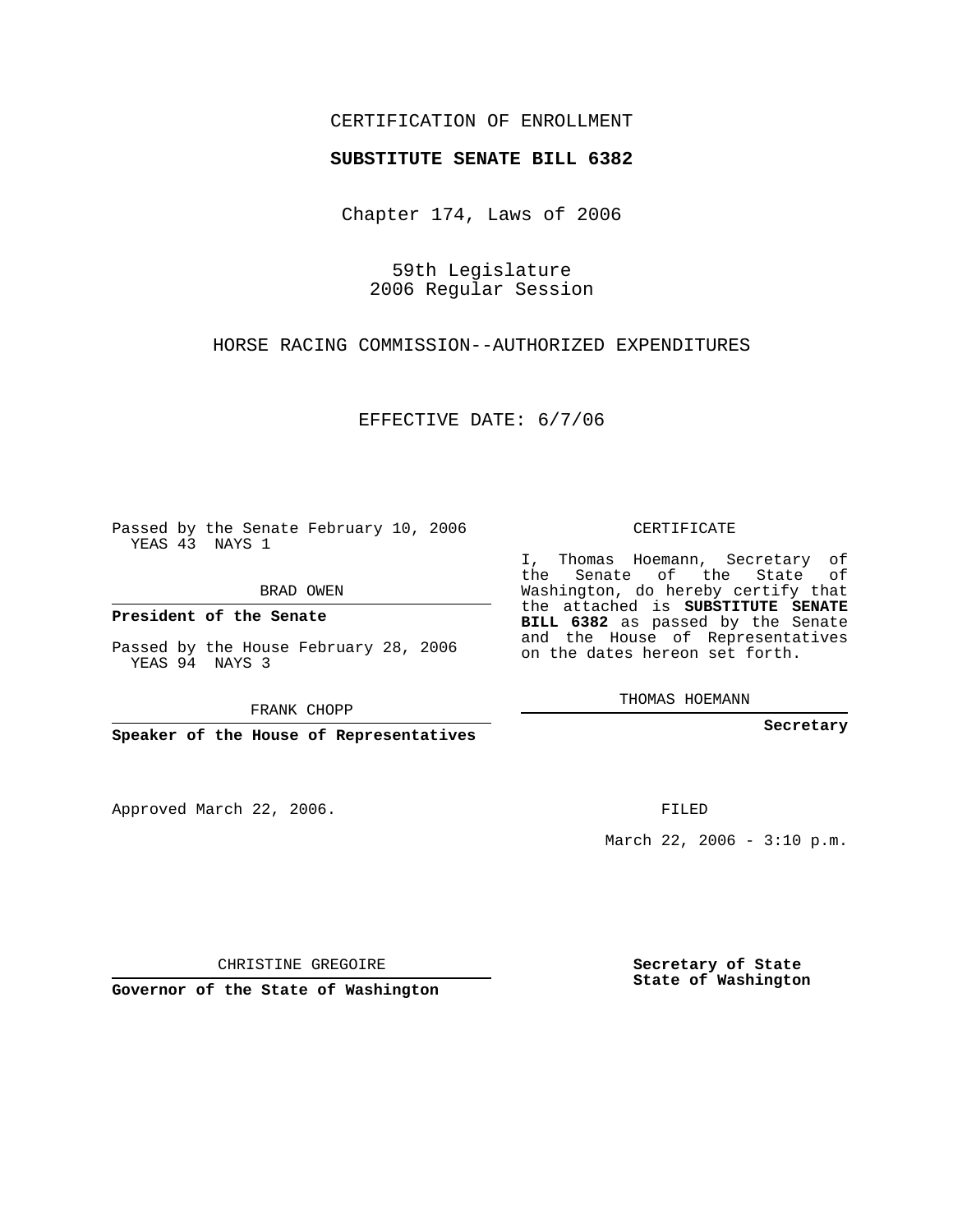## **SUBSTITUTE SENATE BILL 6382** \_\_\_\_\_\_\_\_\_\_\_\_\_\_\_\_\_\_\_\_\_\_\_\_\_\_\_\_\_\_\_\_\_\_\_\_\_\_\_\_\_\_\_\_\_

\_\_\_\_\_\_\_\_\_\_\_\_\_\_\_\_\_\_\_\_\_\_\_\_\_\_\_\_\_\_\_\_\_\_\_\_\_\_\_\_\_\_\_\_\_

Passed Legislature - 2006 Regular Session

## **State of Washington 59th Legislature 2006 Regular Session**

**By** Senate Committee on Labor, Commerce, Research & Development (originally sponsored by Senators Hewitt, Kohl-Welles, Rasmussen, Finkbeiner, Pflug and Sheldon; by request of Horse Racing Commission)

READ FIRST TIME 01/24/06.

 AN ACT Relating to authorizing the Washington horse racing commission to expend a statutorily limited amount of its operating funds for the development of the equine industry, improvement of racing facilities, and equine health research; and amending RCW 67.16.280 and 67.16.101.

BE IT ENACTED BY THE LEGISLATURE OF THE STATE OF WASHINGTON:

 **Sec. 1.** RCW 67.16.280 and 2004 c 246 s 3 are each amended to read as follows:

 (1) The Washington horse racing commission operating account is created in the custody of the state treasurer. All receipts collected by the commission under RCW 67.16.105(2) must be deposited into the account. Moneys in the account may be spent only after appropriation. 13 Except as provided in subsection (2) of this section, expenditures from the account may be used only for operating expenses of the commission. Investment earnings from the account must be distributed to the Washington horse racing commission class C purse fund account, created in RCW 67.16.285, pursuant to RCW 43.79A.040.

 (2) In order to provide funding in support of the legislative findings in RCW 67.16.101 (1) through (3), and to provide additional